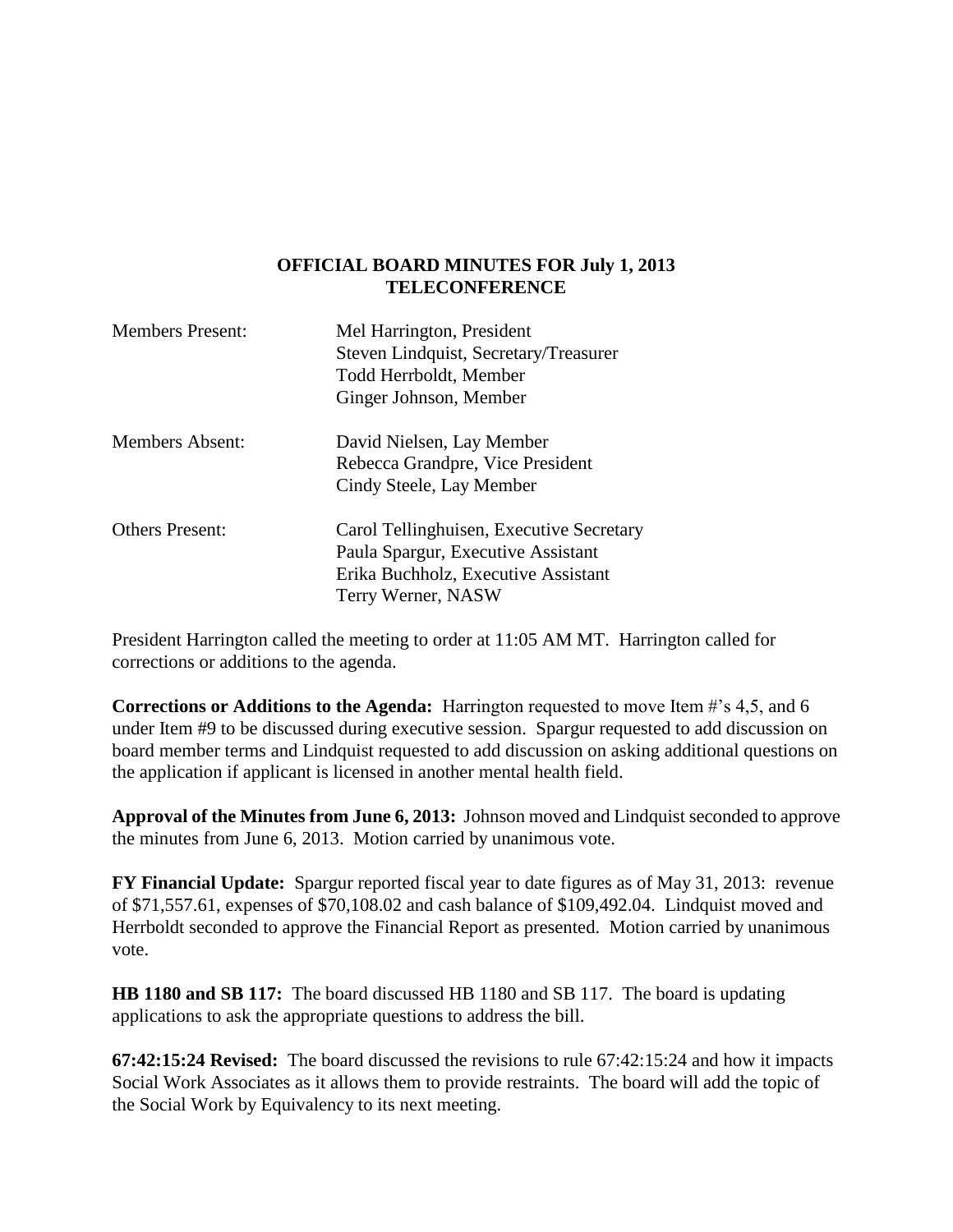## **Page (2)-South Dakota Board of Social Work Examiners Board meeting minutes July 1, 2013**

Spargur updated the board on appointments and eligibility of board members. The board will be losing two members in October so will provide names of anyone interested to the board office to provide the Governor's office.

Lindquist asked if we currently ask applicants if they are licensed in another field and their standing in that field on the application form. The board will discuss this question and the current application at the next board meeting.

**Schedule Next Board Meeting:** The next meeting will be scheduled for an in person meeting in September or October, 2013.

Werner informed the board that NASW in collaboration with the Nebraska chapter will be offering license preparation training April 5 and 6, 2014.

Johnson moved and Herrboldt seconded to enter executive session at 11:35 AM MT to discuss Complaint/Investigations and CSW-PIP Contract Approvals. Motion carried by unanimous vote. Werner exited the meeting. Herrboldt moved and Lindquist seconded to exit executive session at 11:51 AM MT. Motion carried by unanimous vote.

# **Complaints/Investigations Update:**

**#251-** Lindquist reported complaint is pending, deferred action until next meeting.

**#253**- Lindquist recommended dismissing complaint #253, the initial claim was that the licensee had diagnosed a client, but the diagnosis relied on by the licensee was from another qualified mental health provider. The second claim was whether the licensee's reliance and use of the diagnosis was within the scope of her evaluation. The dismissal is based on lack of substantive evidence on either claim. Johnson moved and Herrboldt seconded to dismiss the complaint. Motion carried by roll call vote; Johnson-yes, Herrboldt-yes, Harrington-yes.

**#254**- Herrboldt reported complaint is pending.

**Appl# 2013-2**- Harrington reported complaint is pending.

# **CSW-PIP Contract Approvals:**

Meyer, J.: Herrboldt moved and Lindquist seconded to approve supervision beginning April 15, 2013. Motion carried by roll call vote; Lindquist, yes; Johnson, yes; Herrboldt, yes; Harrington, yes.

Shaffer, J.: Herrboldt moved and Lindquist seconded to approve supervision beginning May 24, 2013. Motion carried by roll call vote; Lindquist, yes; Johnson, yes; Herrboldt, yes; Harrington, yes.

Rockafellow, K.: Herrboldt moved and Lindquist seconded to approve supervision beginning May 24, 2013. Motion carried by roll call vote; Lindquist, yes; Johnson, yes; Herrboldt, yes; Harrington, yes.

Viessman, J. Herrboldt moved and Lindquist seconded to approve supervision beginning May 24, 2013. Motion carried by roll call vote; Lindquist, yes; Johnson, yes; Herrboldt, yes; Harrington, yes.